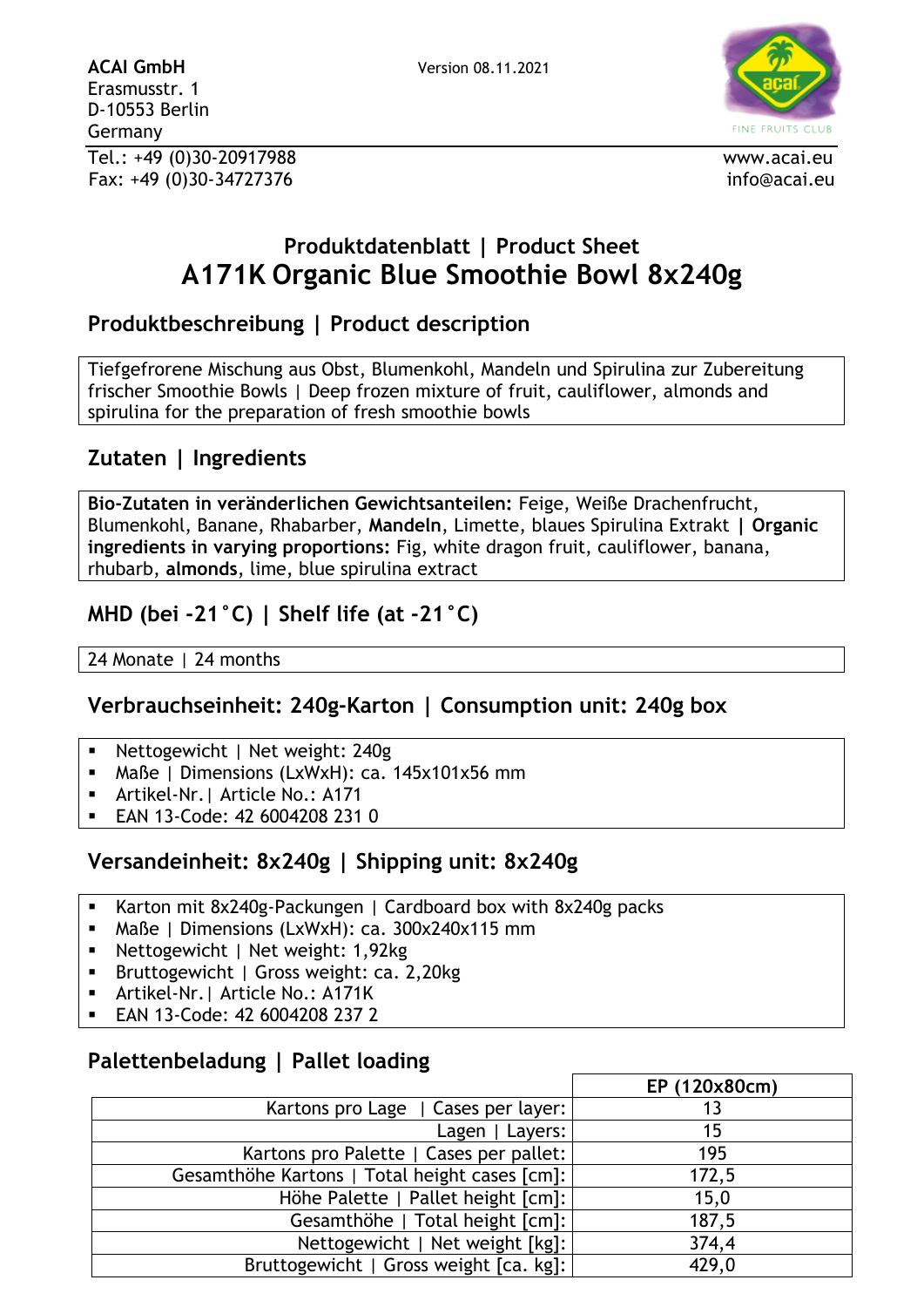

#### **Quality certificates producer**

GFSI-Standard, Organic

## **Allergenbescheinigung | Allergen statement**

|     | ALLERGENS (to be labelled according Regulation (EU) No 1169/2011)         | Yes | No |
|-----|---------------------------------------------------------------------------|-----|----|
| 1.  | Cereals containing Gluten, namely: wheat, rye, barley, oats, spelt,       |     | X  |
|     | kamut or their hybridised strains, and products thereof                   |     |    |
| 2.  | <b>Eggs and products thereof</b>                                          |     | X  |
| 3.  | Peanuts and products thereof                                              |     | X  |
| 4.  | Nuts, namely: almonds, hazelnuts, walnuts, cashews, pecan nuts,           | X   |    |
|     | brazil nuts, pistachio nuts, macadamia or queensland nuts, and            |     |    |
|     | products thereof                                                          |     |    |
| 5.  | Soybean and products thereof                                              |     | x  |
| 6.  | Milk and products thereof (incl. Lactose)                                 |     | X  |
| 7.  | Mustard and products thereof                                              |     | X  |
| 8.  | Celery and products thereof                                               |     | X  |
| 9.  | Fish and products thereof                                                 |     | X  |
| 10. | Sesame and products thereof                                               |     | X  |
|     | 11. Sulphur dioxide and Sukphites at concentrations of more than 10 mg/kg |     | X  |
|     | or 10 mg/litre in terms of the total SO2                                  |     |    |
|     | 12. Crustaceans and products thereof                                      |     | X  |
|     | 13. Lupine and products thereof                                           |     | X  |
|     | 14. Molluscs and products thereof                                         |     | X  |

#### **Vegan-Bescheinigung | Vegan statement**

Wir bestätigen, dass keine tierischen Zutaten oder Zusätze tierischen Ursprungs verwendet wurden. | We confirm that no animal ingredients or additives from animal origin have been used.